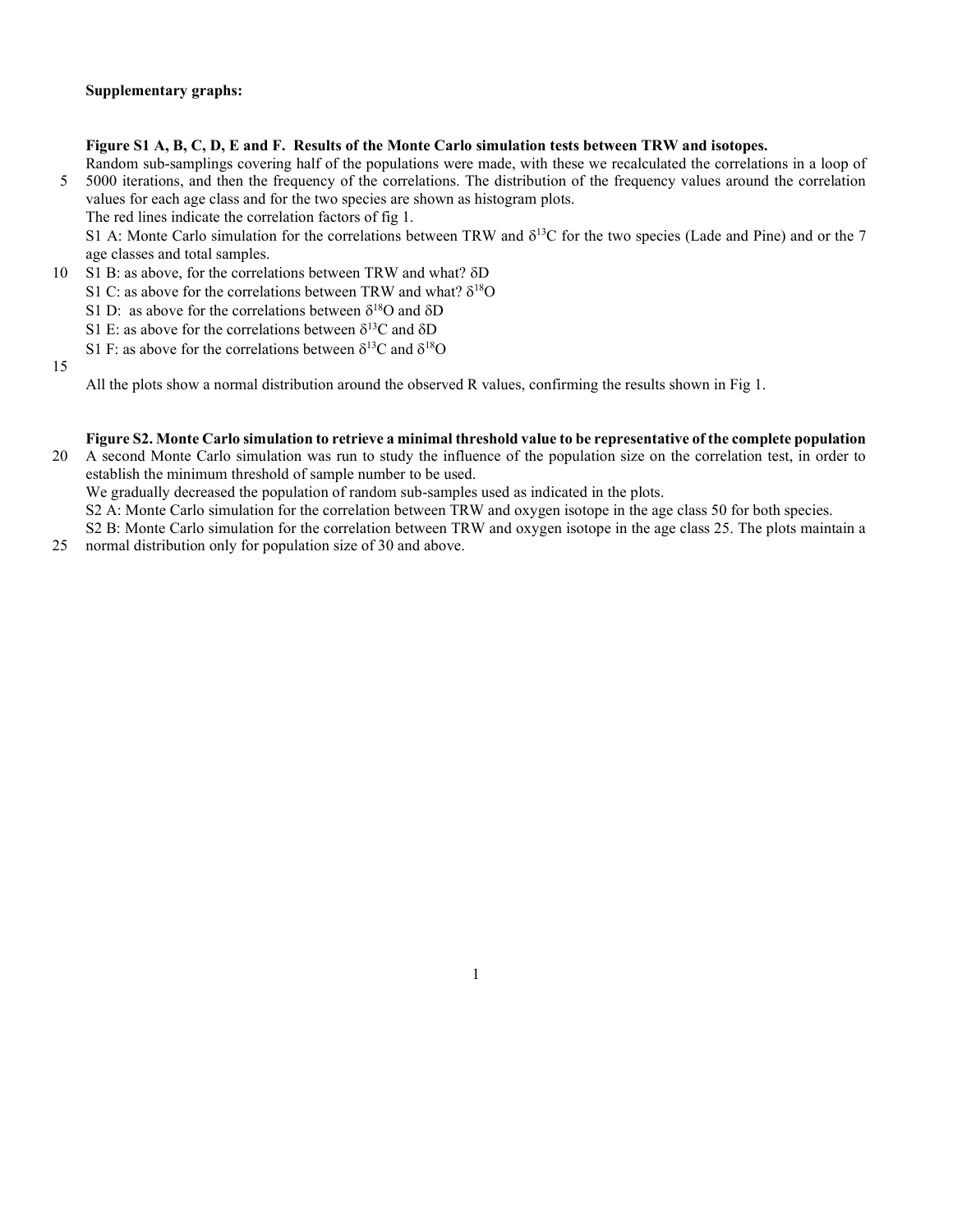

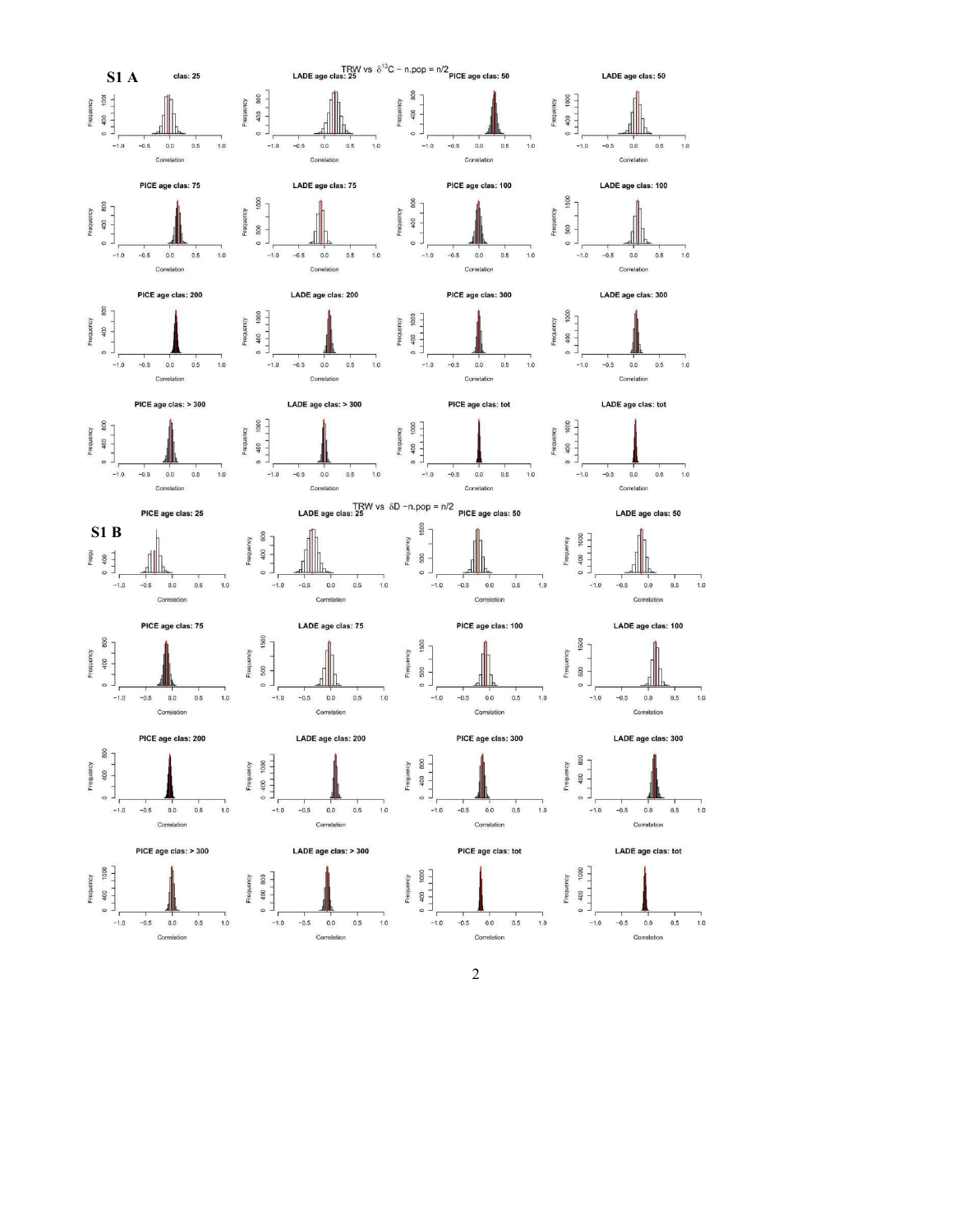

 $\mathfrak{Z}$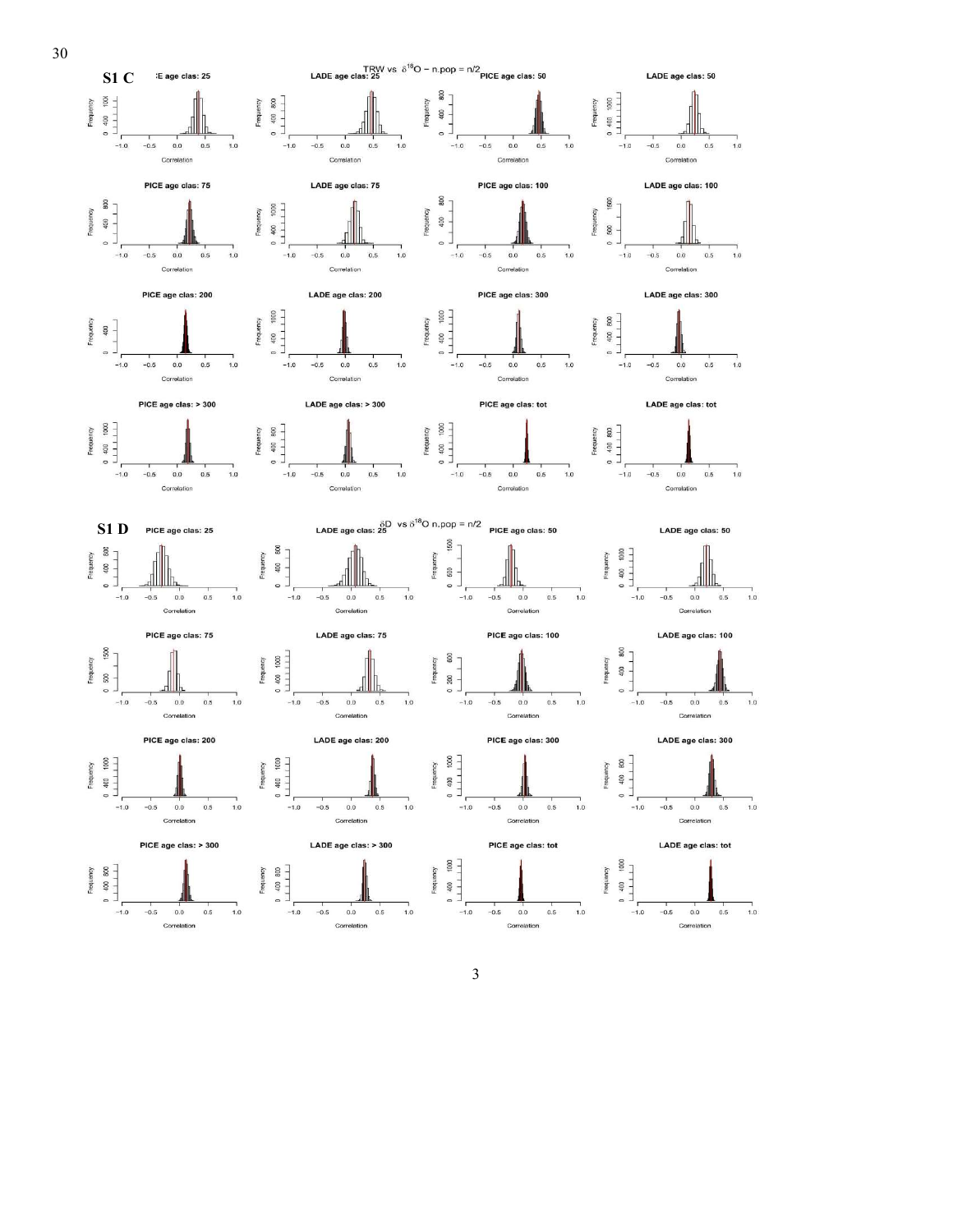